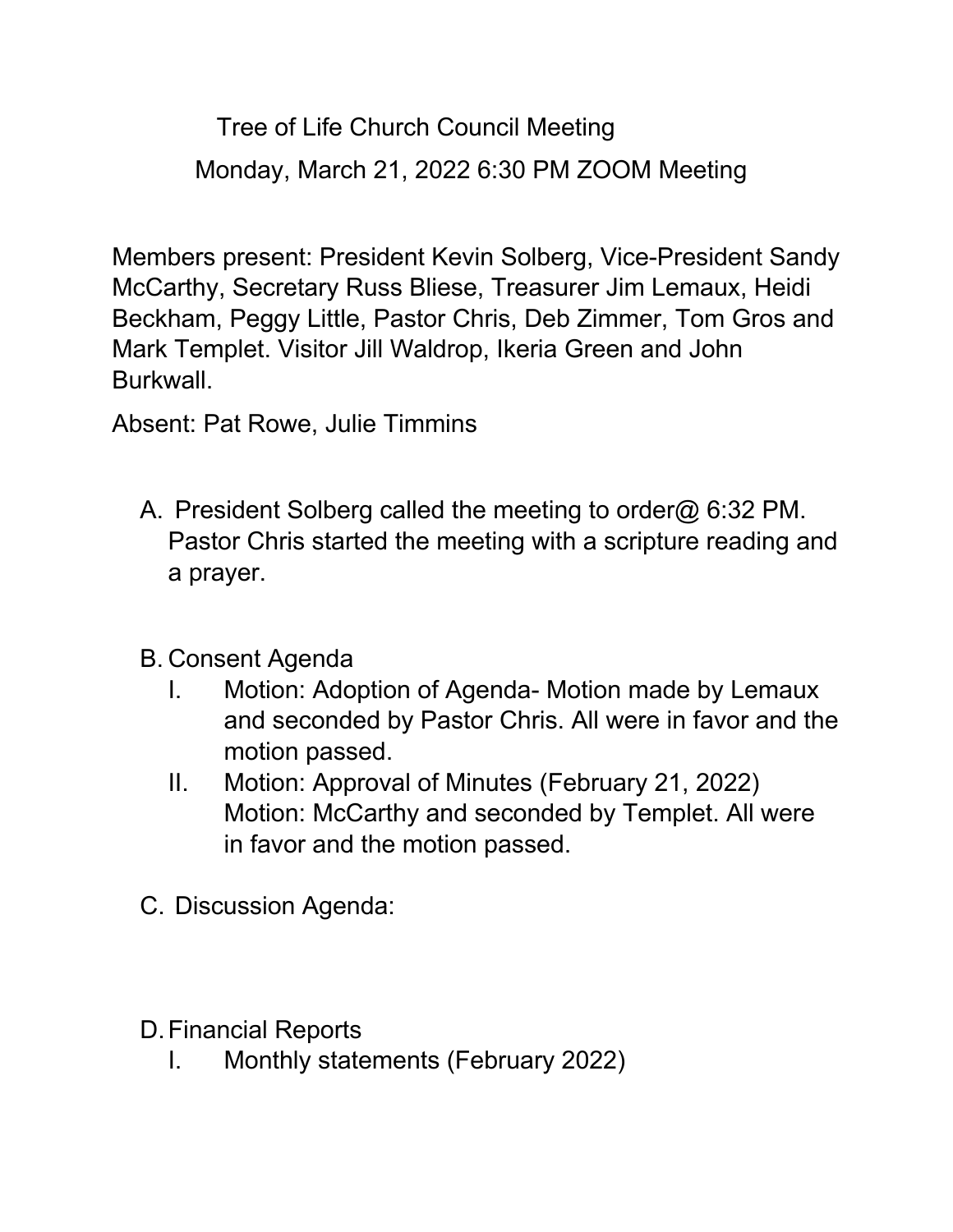Lemaux presented the financial report for February 2022. Total income for February was \$27,105. Total expenses were \$37,196 for a deficit of \$10,091. No funds were borrowed from SEEDS. A motion was made by Zimmer to accept the financial report and the motion was seconded by McCarthy. All were in favor and the motion passed.

## E. Pastoral Report

 Pastor Chris reported that TOL was on the front page of the Conroe Courier twice recently. One article was on Ashes to Go and the other article was on Hannah the church service dog. Pastor Chris received a prayer request from an individual that had read the article about Hannah and advised Pastor to keep going with Hannah and her services. Pastor Chris will be traveling to Africa to see the work being done by the Fishers and we will see Bishop Mike and Scott Moore preach in his absence. Pastor is still contacting people on Monday mornings. New members will be joining the church soon to include a couple with one being a transgender. They would like to renew their vows and Pastor Chris has agreed as the couples previous church did not think much of the idea.

 Mutual Ministry Committee: The committee will continue to meet via Zoom.

F. Old Business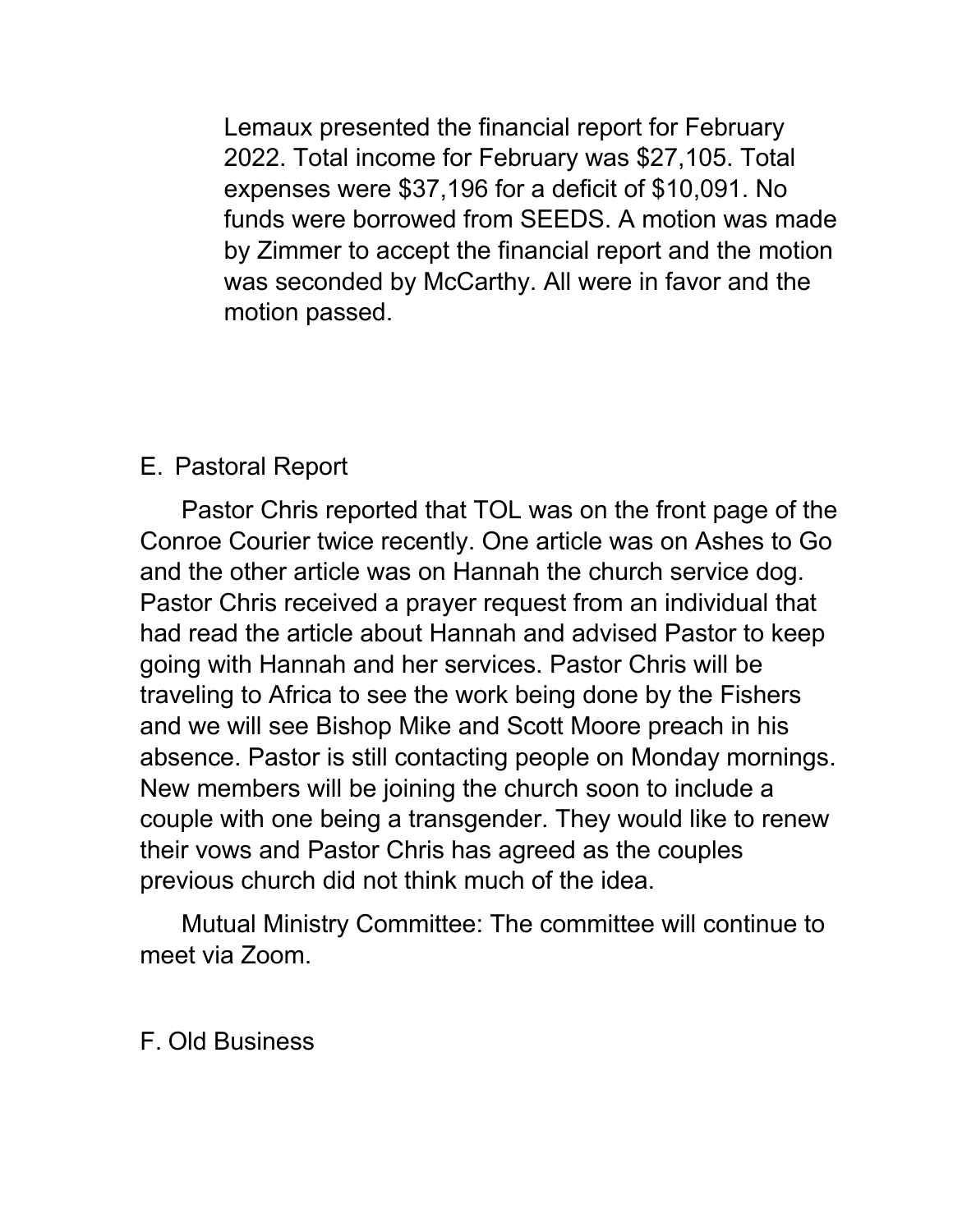- I. Discussion was held on the 2022 Retreat with it being hosted by the Solberg's. A date was not decided as several council members have conflicts with dates.
- II. The garage sale has a date of May  $6<sup>th</sup>$ -7<sup>th</sup> and  $9<sup>th</sup>$ . The same company as last year will handle everything. A clean out the storage container of garage sell items will be April 23rd. J. Brown will be handling this task.
- III. Scott Moore has agreed to preach twice in exchange for having his wedding at the church.
- IV. A deposit of \$1300 was made to Luther Hill for counselors for Tree Camp in July 24-29. Sign up sheets will be made available for volunteers.
- V. Solberg will have someone from the school come and look at the location for the proposed gate on the parking lot. Pat Voelz has agreed to pay for the gate.
- VI. Trailer and rental insurance, a quote was received for the trailer only and not the contents. P. Rowe will be contacted to look into this. Jimmy Rogers has agreed to donate a fence to go around the area where the trailers are parked.

## G.New Business

I. Discussion was held on staffing regarding John Burkwall who is a part time employee and does not receive any type of insurance or benefits. Council agreed that we need to find a way to obtain insurance for Burkwall, either through the church or through CISD as his wife is an employee with CISD. Burkwall has health issues and no insurance. Peggy Little has donated a used car to Burkwall as one of there vehicles was totaled.